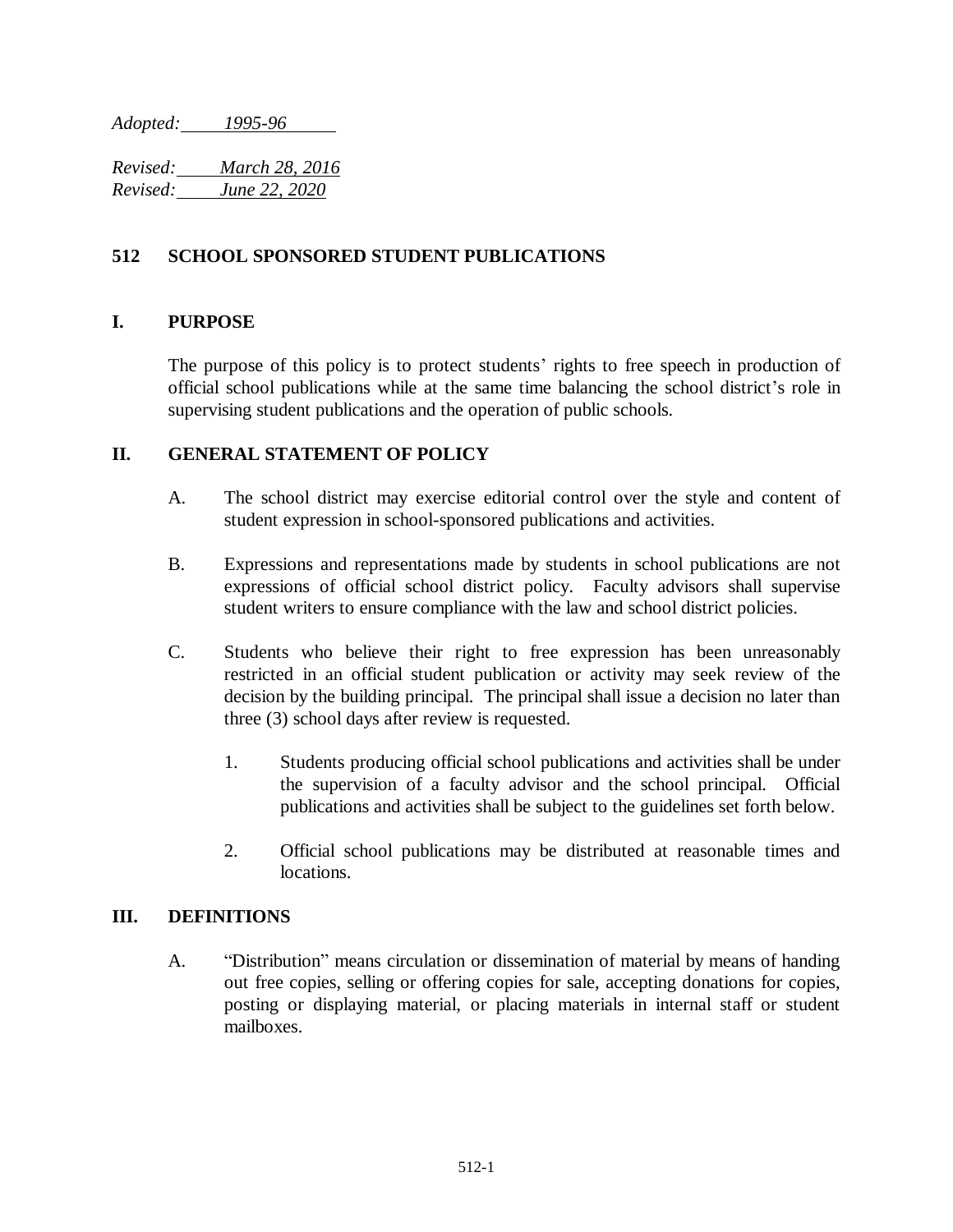- B. "Official school publications" means school newspapers, yearbooks, or material produced in communications, journalism, or other writing classes as a part of the curriculum.
- C. "Obscene to minors" means:
	- 1. The average person, applying contemporary community standards, would find that the material, taken as a whole, appeals to the prurient interest of minors of the age to whom distribution is requested;
	- 2. The material depicts or describes, in a manner that is patently offensive to prevailing standards in the adult community concerning how such conduct should be presented to minors of the age to whom distribution is requested, sexual conduct such as intimate sexual acts (normal or perverted), masturbation, excretory functions, or lewd exhibition of the genitals; and
	- 3. The material, taken as a whole, lacks serious literary, artistic, political, or scientific value for minors.
- D. "Minor" means any person under the age of eighteen (18).
- E. "Material and substantial disruption" of a normal school activity means:
	- 1. Where the normal school activity is an educational program of the school district for which student attendance is compulsory, "material and substantial disruption" is defined as any disruption which interferes with or impedes the implementation of that program.
	- 2. Where the normal school activity is voluntary in nature (including, without limitation, school athletic events, school plays and concerts, and lunch periods) "material and substantial disruption" is defined as student rioting, unlawful seizures of property, conduct inappropriate to the event, participation in a school boycott, demonstration, sit-in, stand-in, walk-out, or other related forms of activity.

In order for expression to be considered disruptive, there must exist specific facts upon which the likelihood of disruption can be forecast, including past experience in the school, current events influencing student activities and behavior, and instances of actual or threatened disruption relating to the written material in question.

F. "School activities" means any activity of students sponsored by the school including, but not limited to, classroom work, library activities, physical education classes, official assemblies and other similar gatherings, school athletic contests,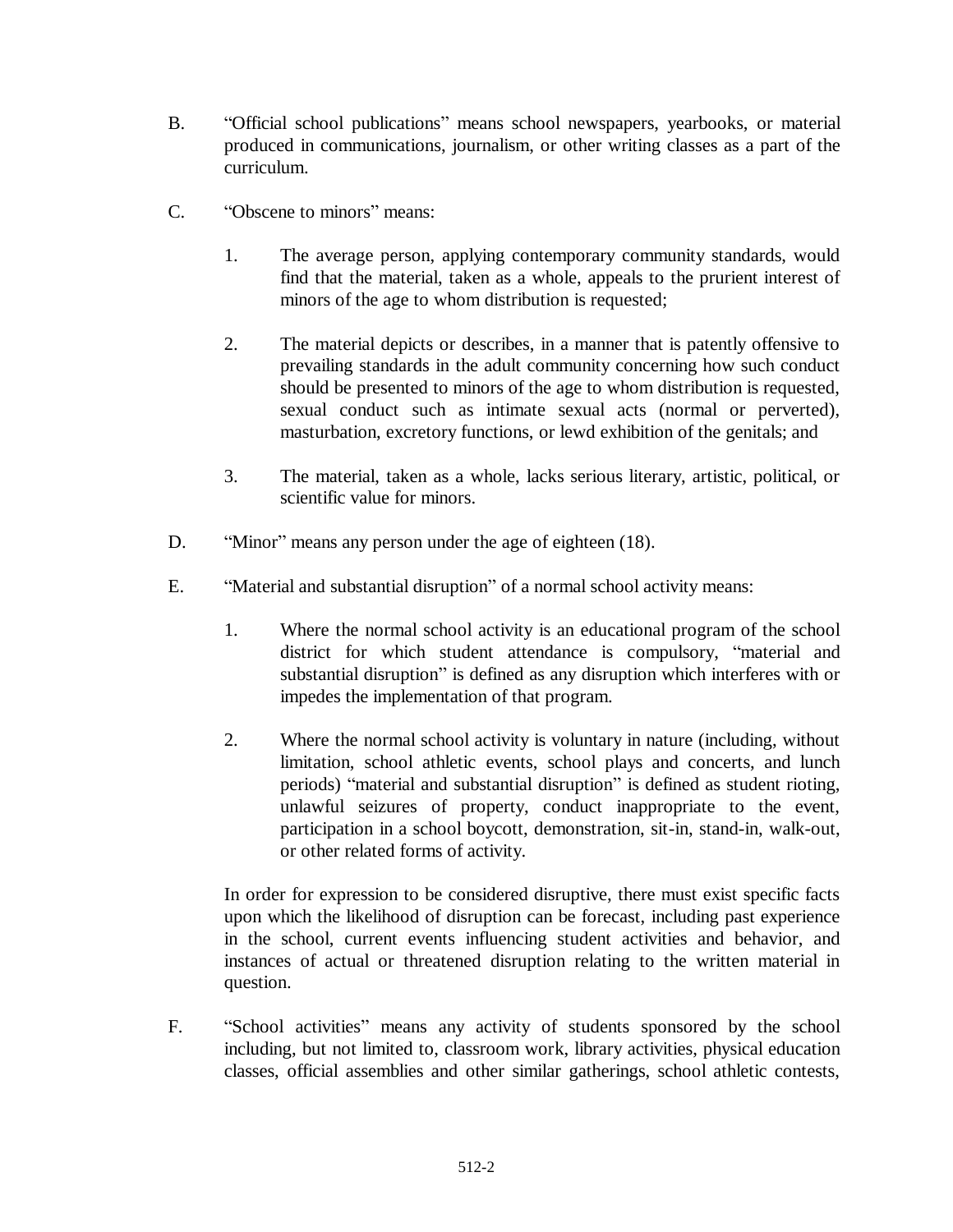band concerts, school plays and other theatrical productions, and in-school lunch periods.

G. "Libelous" is a false and unprivileged statement about a specific individual that tends to harm the individual's reputation or to lower that individual in the esteem of the community.

# **IV. GUIDELINES**

- A. Expression in an official school publication or school-sponsored activity is prohibited when the material:
	- 1. is obscene to minors;
	- 2. is libelous or slanderous;
	- 3. advertises or promotes any product or service not permitted for minors by law;
	- 4. encourages students to commit illegal acts or violate school regulations or substantially disrupts the orderly operation of school or school activities;
	- 5. expresses or advocates sexual, racial or religious harassment or violence or prejudice;
	- 6. is distributed or displayed in violation of time, place, and manner regulations.
- B. Expression in an official school publication or school-sponsored activity is subject to editorial control by the school district over the style and content so long as the school district's actions are reasonably related to legitimate pedagogical concerns. These may include, but are not limited to, the following:
	- 1. assuring that participants learn whatever lessons that activity is designed to teach;
	- 2. assuring that readers or listeners are not exposed to material that may be inappropriate for their level of maturity;
	- 3. assuring that the views of the individual speaker are not erroneously attributed to the school;
	- 4. assuring that the school is not associated with any position other than neutrality on matters of political controversy;